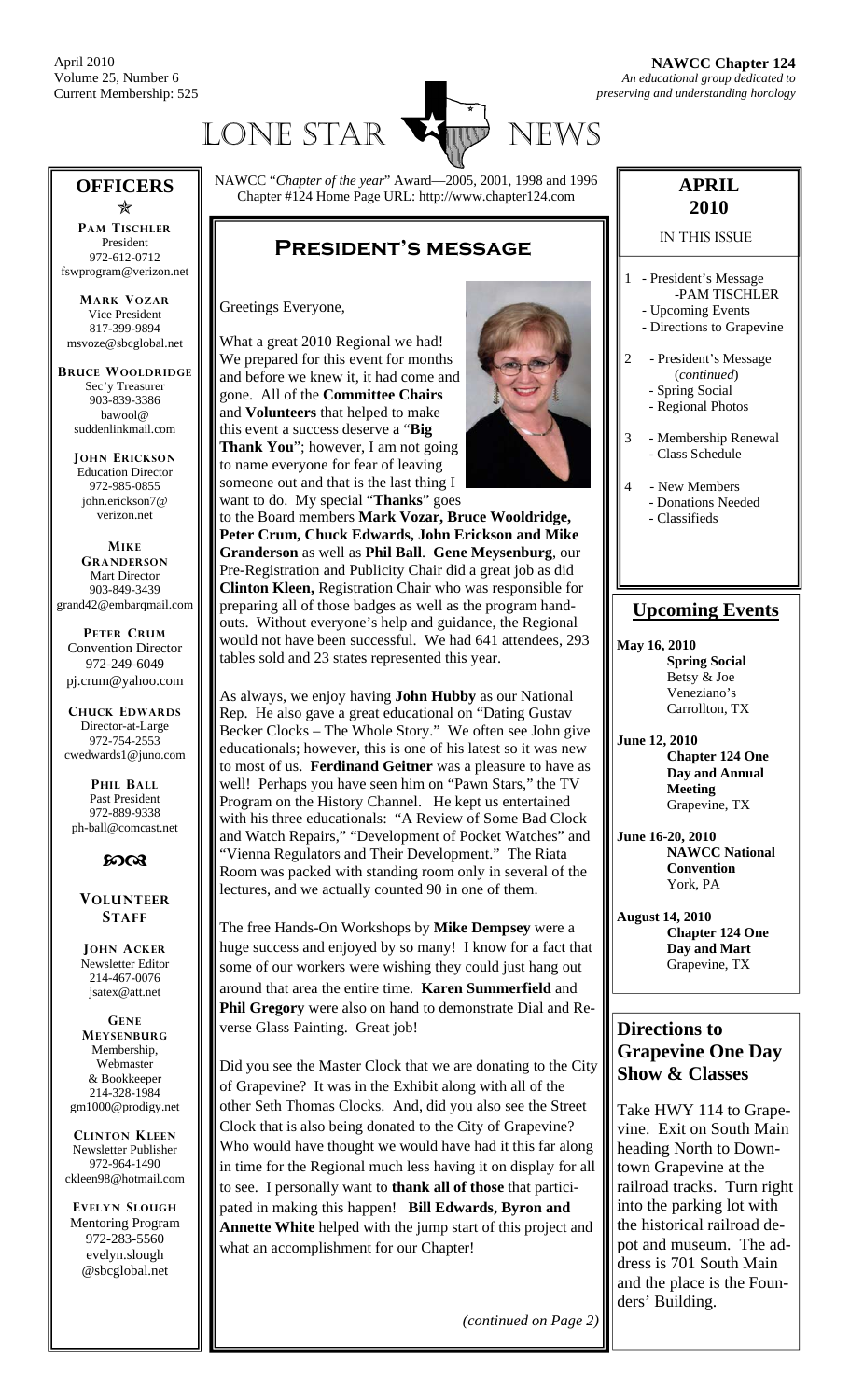

**Chuck Edwards**, Chair of the Chapter Awards Committee, presented the David Tips Volunteer of the Year Award to **Fred Tischler** for his continued contribution to the Chapter on Friday Evening at the Banquet. Fred was definitely not expecting this, as you could tell by the look on his face!



**Phil Ball** also made a special presentation to **Mike Dempsey** at the Regional Banquet by presenting him with a Life Membership to Lone Star Chapter 124. Mike was speechless and definitely caught by surprise!

Our Annual Meeting will be **Saturday, June 12th**. There will be a special program on the Chapter Street Clock Project presented by **Bill Edwards** and **Byron White**. After the business meeting, we will have a nice Buffet Lunch. Mark your calendar and plan to attend, as this is one meeting where we need your support!

All the Best! *Pam*

# Spring Social—May 16th

**Joe and Betsy Veneziano** have volunteered to host the Spring Social at their home on May  $16^{th}$  from 2:00 – 4:00 PM. The address is 1019 Ridgeview Circle, Carrollton, TX 75007. Bring a dish (chips/dips, desserts, finger sandwiches or whatever) to share. Also, please bring a lawn chair as Joe and Betsy do not have enough seating for everyone. **(MAPSCO 2-F)** 

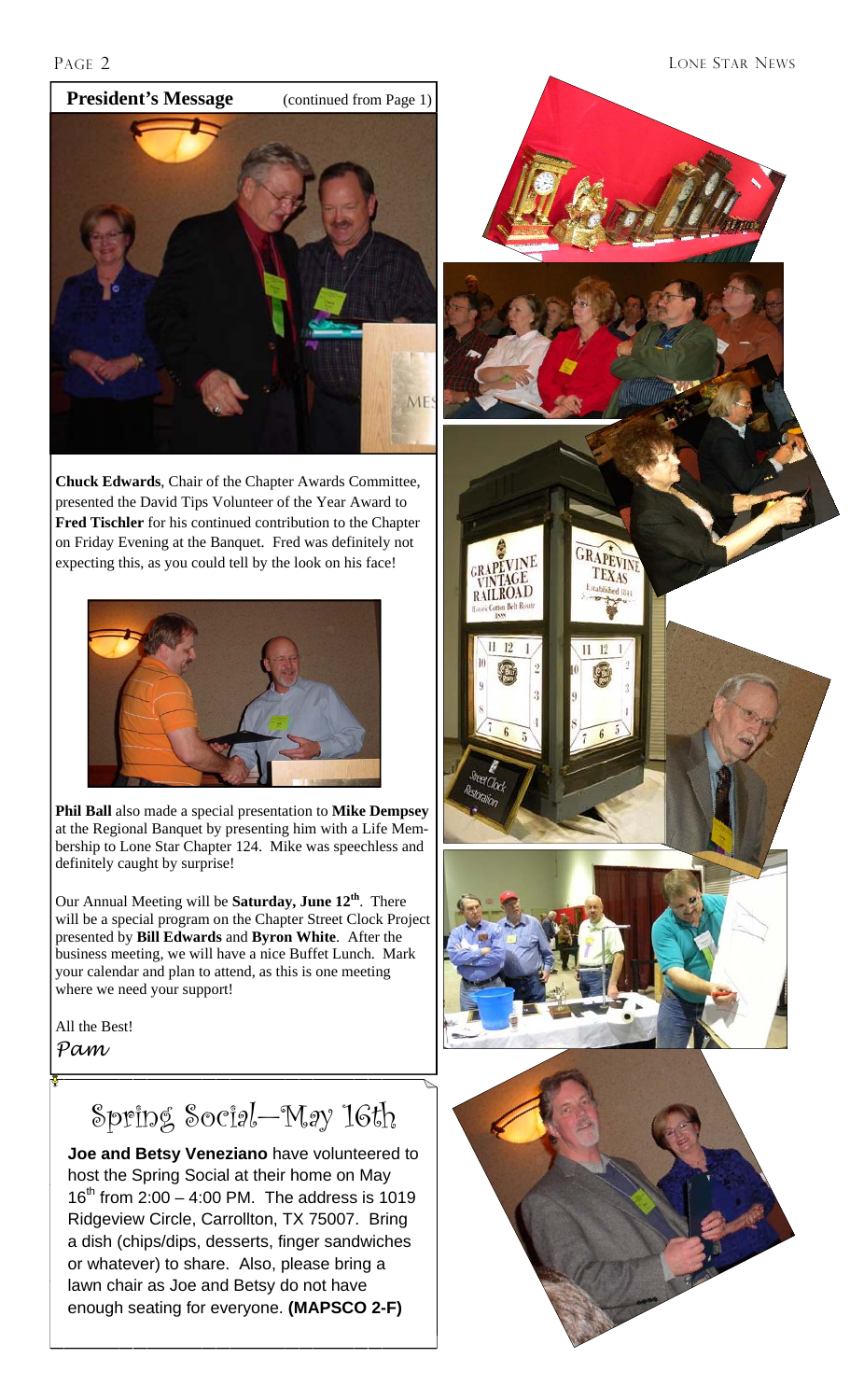| <b>APPLICATION/RENEWAL FOR LONE STAR CHAPTER 124, NAWCC</b><br>Complete and send with applicable check made payable to: Lone Star Chapter #124<br>To Gene Meysenburg gm1000@prodigy.net, 11028 Creekmere, Dallas, TX 75218 |  | An educational group dedicated to preserving and understanding horology.       |                                                                            |
|----------------------------------------------------------------------------------------------------------------------------------------------------------------------------------------------------------------------------|--|--------------------------------------------------------------------------------|----------------------------------------------------------------------------|
| Please PRINT:<br>Mr. Mrs. Ms. Clease check appropriate blank.)                                                                                                                                                             |  | Check appropriate box:<br>$\Box$ New #124 Member<br>$\Box$ Renew my membership | Dues are \$10 per year.<br>$Yrs \; @ \; $10 =$<br>Join/renew for 1-5 years |
| NAME                                                                                                                                                                                                                       |  |                                                                                |                                                                            |
|                                                                                                                                                                                                                            |  |                                                                                |                                                                            |
| STREET PHONE PHONE PHONE                                                                                                                                                                                                   |  |                                                                                |                                                                            |
|                                                                                                                                                                                                                            |  |                                                                                |                                                                            |
|                                                                                                                                                                                                                            |  |                                                                                |                                                                            |
| I'm most interested in                                                                                                                                                                                                     |  |                                                                                |                                                                            |
| מונו ואינו המזדרות ובין המזדרות והודי והיום והמוני והיום והודי והיום והיום והיום והיום והיום והיום והיום והיום                                                                                                             |  |                                                                                |                                                                            |

To join Chapter #124, you must be an NAWCC member, or have applied for NAWCC membership. Have you applied for National membership, but haven't gotten a membership number? Check here \_\_\_\_. (Date of your application/check to National.)

| <b>Upcoming Education Classes</b><br>Location for Classes: Founders' Building, 701 South Main, Grapevine, TX<br>Check Chapter 124 Website @ www.chapter124.com for any changes or updates.<br>(*Note: Time of classes is normally 9 am to 5 pm) |                            |                             |                                                                                  |  |
|-------------------------------------------------------------------------------------------------------------------------------------------------------------------------------------------------------------------------------------------------|----------------------------|-----------------------------|----------------------------------------------------------------------------------|--|
| <b>CLASS</b>                                                                                                                                                                                                                                    | <b>DATE</b>                | <b>COST</b>                 | <b>INSTRUCTOR</b>                                                                |  |
| <b>Pocket Watch Repair</b>                                                                                                                                                                                                                      | April 10-11, 2010          | \$60                        | Bill Andrle &<br><b>Clinton Kleen</b><br>John Erickson-Registrar<br>972-985-0855 |  |
| <b>Kitchen Clock Repair 100</b>                                                                                                                                                                                                                 | April 24-25, May 1-2, 2010 | \$120                       | Mark Vozar<br>Mark Vozar-Registrar<br>817-399-9894                               |  |
| <b>SWCC Self Winder (NY:WU) Repair</b>                                                                                                                                                                                                          | May 8-9, 2010              | $$70*$<br>*Includes<br>book | Marybess Grisham &<br>John Acker<br>John Erickson-Registrar<br>972-985-0855      |  |
| <b>Open Bench Workshop</b><br>Bring your latest project to work on.<br>Chapter tools available to use and<br>experts to answer questions!                                                                                                       | May 15, 2010               | \$5                         | Mark Vozar-Coordinator<br>For information, call<br>817-399-9894                  |  |
| <b>Spring Barrel Clock Repair 200</b>                                                                                                                                                                                                           | May 29-30, June 5, 2010    | \$90                        | Mark Vozar<br>Mark Vozar-Registrar<br>817-399-9894                               |  |
| <b>NAWCC Field Suitcase Workshop July 23-26, 2010</b><br><b>F200</b>                                                                                                                                                                            |                            | \$275                       | Fred Tischler<br>Mark Vozar-Registrar<br>817-399-9894                            |  |
| <b>NAWCC Field Suitcase Workshop August 7-10, 2010</b><br><b>F301 Pocket Watch Repair</b>                                                                                                                                                       |                            | \$275                       | <b>Ferdinand Geitner</b><br>Mark Vozar-Registrar<br>817-399-9894                 |  |
| <b>Weight Driven Clock Repair 400</b>                                                                                                                                                                                                           | August 21-22, 28-29, 2010  | \$120                       | Phil Ball & Mark Vozar<br>Phil Ball-Registrar<br>972-889-9338                    |  |